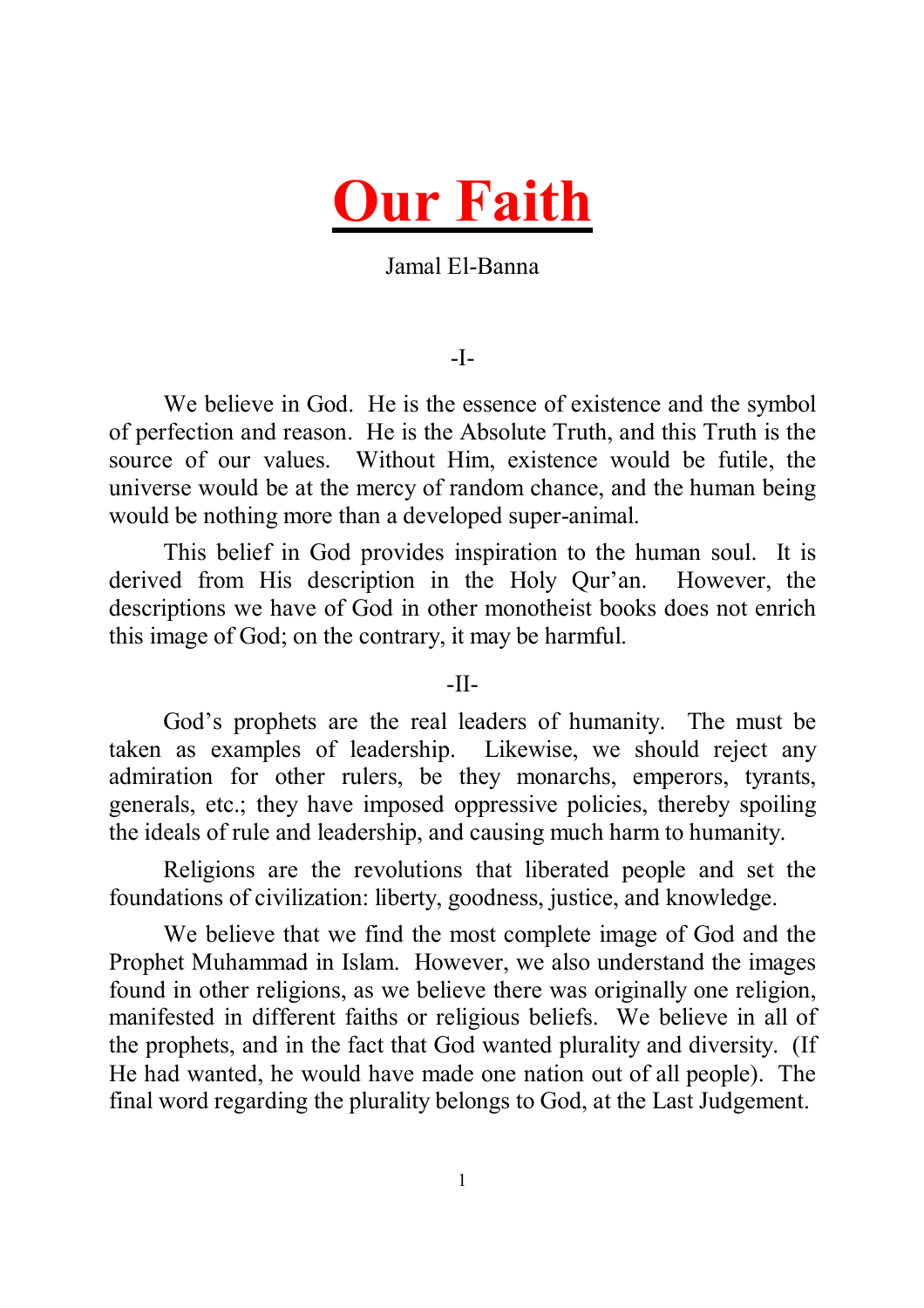We believe that religion is the major axis of Arab society, in that it is representative of history, civilization, and conscience. Ignoring religion would break communication with the people. We cannot deny that philosophy, literature, and art have replaced religion in Europe; each society has its own unique nature. However, this does not prevent the existence of religion alongside philosophy, literature, and art, nor does it prevent dialogue between civilizations: the exchange of ideas and convergence of religions. Wisdom is the goal of all believers.

We believe in the dignity of the human being, granted by God to all. No power can take this dignity away. It is for all people: men and women, rich and poor, black and white, etc. In the Holy Qur'an, this dignity is signified by the angel's prostration to Adam, and by human control over nature.

Islam has surpassed any international human rights conventions, both quantitatively and qualitatively. The least that can be done to ameliorate the human rights situation is the immediate application of these worldly conventions.

Also important is the liberty of will in Islam. The angels asked God, "Would Thou bring upon Earth whom might corrupt it and shed blood?" Satan's mission is to seduce human beings. However, humans have tools to help them overcome this seduction: a mind, a conscience, and the guidance of the Holy Scriptures. The final choice, however, is left for each human being himself.

This notion of liberty is what distinguishes humans from other creatures. Heaven and Earth both refused to assume the responsibility of liberty. The human being did choose to assume it, and life in Islam is therefore based on this free will.

# $-IV-$

God ordered the angels to kneel before Adam because he possessed knowledge, i.e. that which distinguishes humans from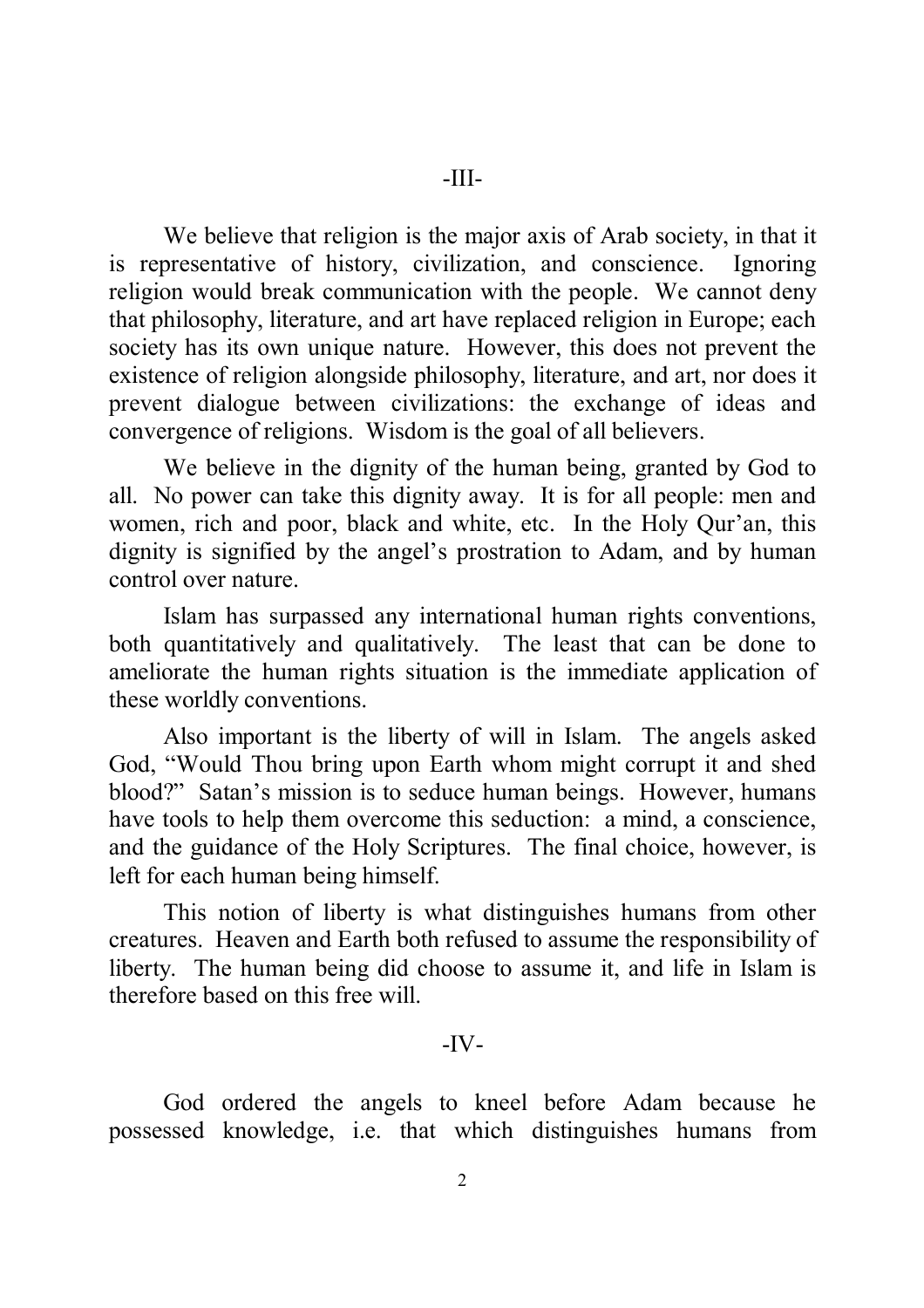animals. Such knowledge saves the human being from superstition. The attainment of knowledge should be the main goal of Muslims, as should the honing of mental faculties, which in turn allows one to gain more wisdom. Every Islamic rule must spread knowledge and culture, as well as provide all with the means to access knowledge and skills of the modern age.

If religion did not consider wisdom and mind as primary foundations, it would be a tool for backwardness and deterioration, rather than one for progress and welfare. Superstitions would replace the truth, blind following would replace independent thought, and stagnation would replace progress.

This is the tragedy that befell Islamic society in its period of deterioration, and we should not allow this to be repeated. We cannot live in the 21st century with actual or intellectual illiteracy.

-V-

We believe that freedom of thought and expression is the basis for any kind of progress. Nothing should stand in the way of this basic liberty. We must face those who challenge the basic tenets of our faith by dialogue, rather than by dismissing their opinions, by terrorism, or by declaring them atheists. There is no contradiction between religion and the absolute liberty of thought; faith depends on will and conviction. Both of these need a friendly environment that encourages free exploration, free will, and critical examination. There are many verses in the Qur'an that call for the absolute liberty of faith and belief and that reinforce that it is a personal matter, one in which the ruling regime cannot interfere; e.g. "There is no compulsion in religion," "He that follows the right path follows it for his own good, and he that goes astray does so at his own peril."

Absolute freedom entails the liberty of the press, publication, political parties, trade unions, syndicates, and other social institutions. The liberty of such institutions enables them to work to achieve their goals as long as this done by peaceful means.

3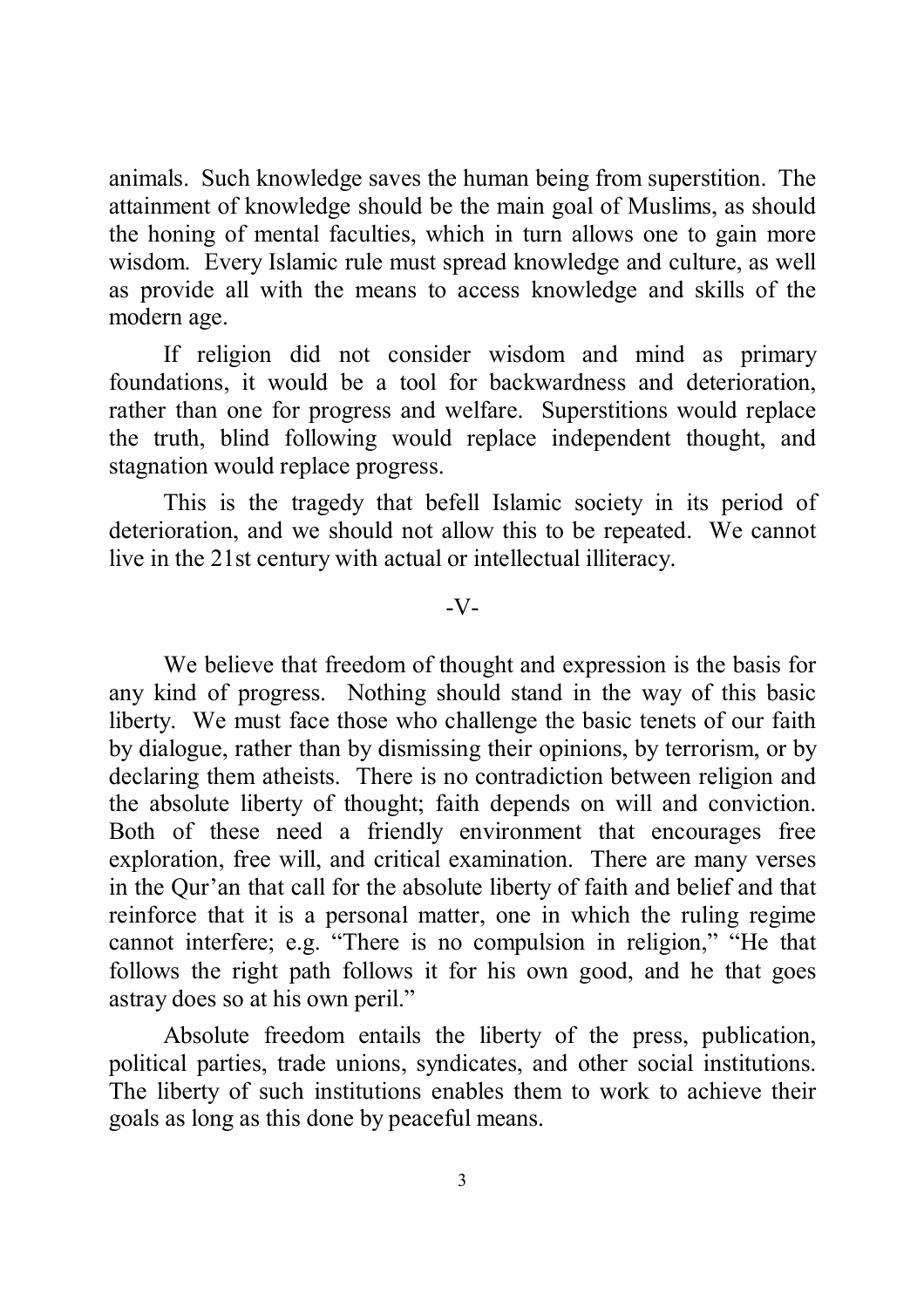We absolutely reject the call of accusations of atheism or apostasy, and any punishment for rejecting one's faith. We leave this to God, at Doomsday, as ordained in the Qur'an and in the actions of the Prophet Muhammad.

As for the possible dangers and pitfalls of liberty, we believe that it is self-correcting; liberty itself would pave the way for redemption.

#### -VI-

For work and relationships to be stable, they must be based on justice. It must be the foundation of the interactions between ruler and ruled, employer and employee, capitalist and worker, man and woman. No group of people should be given authority that could infringe upon the rights and liberties of other groups. This injustice is akin to blasphemy; it should not be allowed.

Realization of justice entails the reevaluation of all religious texts concerned with worldly affairs, specifically with regards as to whether they achieve justice or not. Accepting justice and the general as criteria could result in the abolition or modification of an edict; the precedent for these changes are 'Umar Ibn Al-Khattab's interpretations.

# -VII-

The real practical challenge faced by the Islamic countries today is economic, military, political, and social backwardness. This backwardness can be combatted by formulating development as a kind of *jihad*, i.e. a Islamic cultural battle. All people should be mobilized in this struggle for human development. The struggle begins with justice, followed by self-sufficiency.

Faith alone can generate enough energy to push progress and development forward, and at the same time overcoming all obstacles, thus negating the need for foreign investment that might lead to subordination to other powerful countries.

4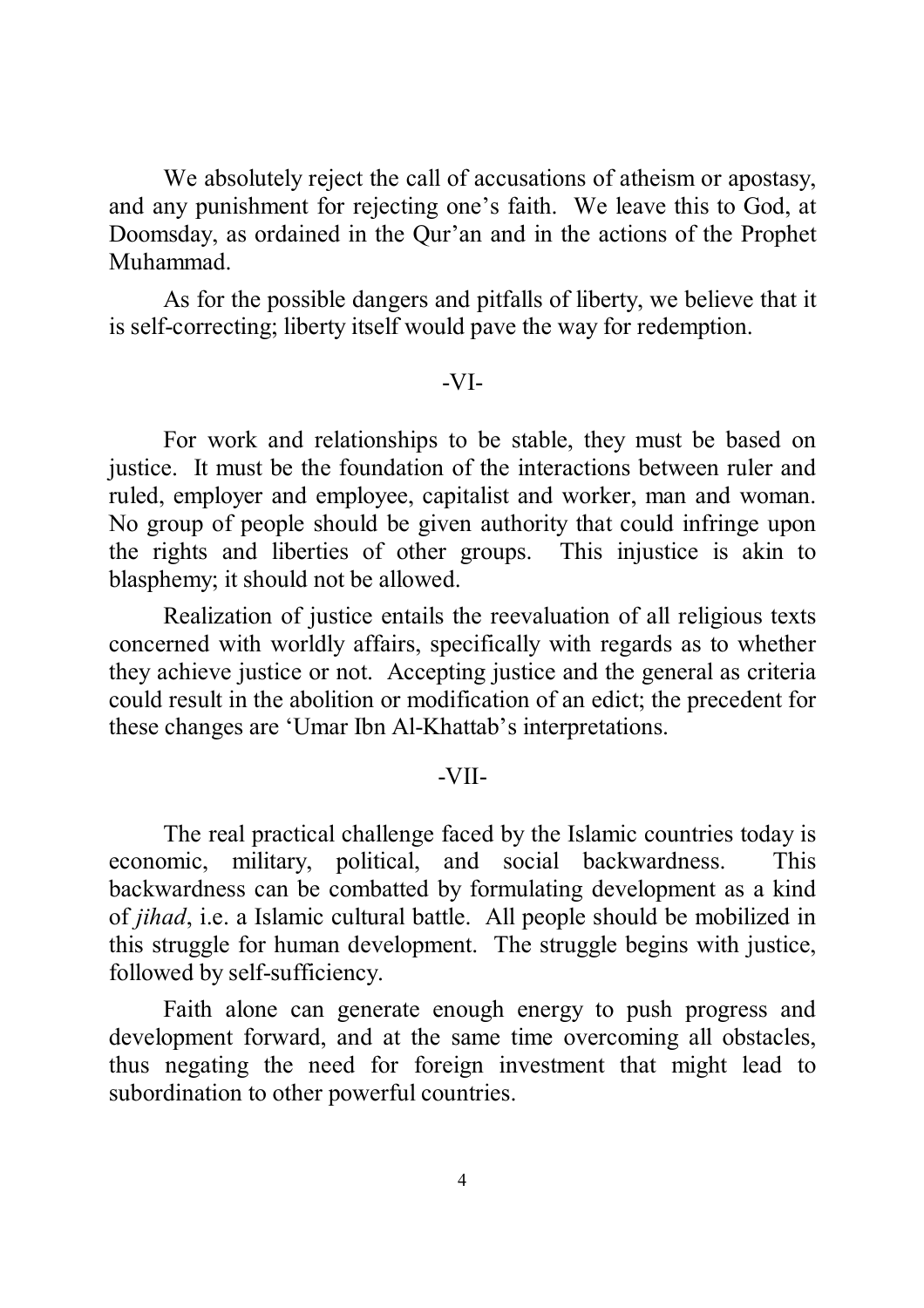Any attempt at development that depends on the claims of the World Bank, or that imitates European and American patterns, will result in more backwardness, poverty, and confusion. Likewise, any attempt that is guided by rigid bureaucratic governments, without the basis of faith and public participation, and that benefits an elitist minority, is bound to fail.

#### -VIII-

Today, Muslims are stereotyped as passive, focused on rituals, and dwelling in the past. This is in direct contrast to the image of Muslims during the time of the Prophet Muhammad. Due to the short duration of this era, and that of the Prophet's four wise successors, the roots of the Islamic identity did not have time to sink deep enough. Immediately following this time was a corrupt and tyrannical hereditary caliphate, and for more than a thousand years, ignorance and tyranny spread. The result is the image of Islam that we have today, maintained by ruling regimes and religious institutions, characterized by a lack of efficency and the promotion of acquired interests. We reject such an image and work for the Islamic revival.

# $-IX-$

This Islamic revival can only be acheived by directly returning to the Holy Qur'an, by the rejection of old interpretations, by the reassessment of the *Sunna* vis-a-vis the Qur'an, and by the rejection of traditions that were influenced by historical contexts.

Our ancestors suffered through the ignorance and tyranny of rulers. This historical reality is reflected in their jurisprudence and interpretations of the Qur'an. This led to a conceptual imposition, contradicting the spirit of Islam. Originally, Islam was a call to bring people from the darkness of ignorance to the light of knowledge, as well as a call to set justice, goodness and liberty as values. These comprise the true spirit of Islam, whereas rituals are just an aspect thereof; their performance is useless without the underlying values.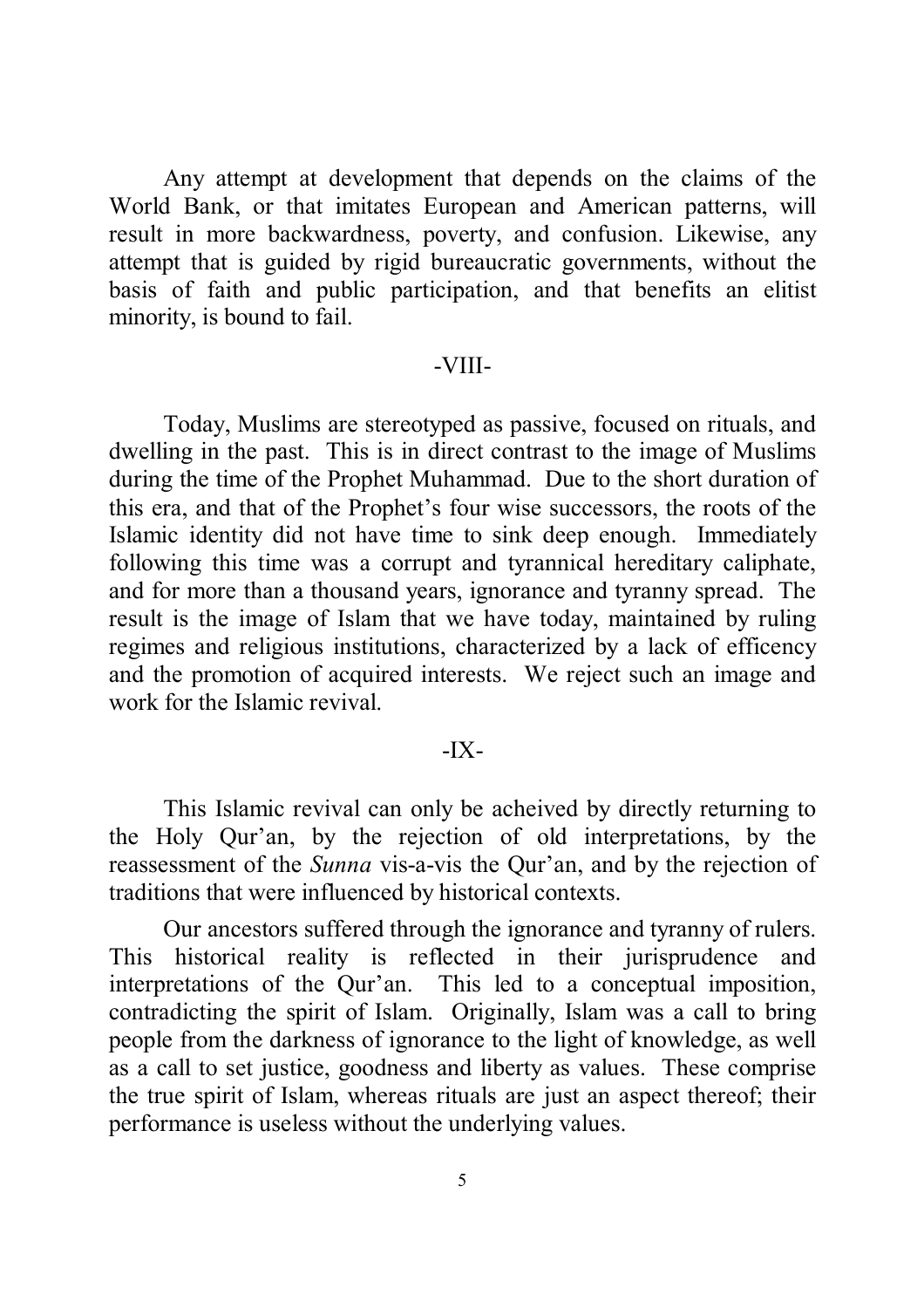As to the contemporary call for Islamic revival, it is more important re-revolutionize the Holy Qur'an than to reinterpret it, as per the example of the Prophet Muhammad and his companions. They did not occupy themselves with textual interpretation of the Qur'an, but rather established a movement had the most impact in reshaping the Old World. They also set the foundations of the Prophet Muhammad's divine and human civilization.

# -X-

Underscoring all of this is an elementary, yet often obscured, reality: every generation should live in its era without discarding the major values of Islam. We cannot resist the natural growth of people and nations, and indeed it is this growth that reinforces the universality, objectivity, and validity of Islam for all times and places. Islam does not monopolize wisdom, but rather tells us to seek wisdom wherever it is found: "The scum is cast away, but that which is of use to man remains behind." Hence, clinging to the past, isolation, blindly following old traditions, and the elevation of these traditions as ideal norms, the rejection of modern things (especially art and literature), and the treatment of women as inferior and their confinement to harems all contradict the essence of Islam and its universal validity. As well, they contradict God's will, as He says in the Holy Qur'an: "Men, we have created you from a male and a female, and made you into nations and tribes, that you might get to know one another." A Muslim need not fear being overwhelmed by modern civilization, as a Muslim is bound to God and his prophet, and therefore has values that protect his identity.

# Epilogue

We are at the crossroads of history, as were our ancestors when they systematized Islamic knowledge (Qur'anic interpretation, jurisprudence, *Hadith* studies, etc.) in the first three centuries of Islam. This knowledge system was the foundation a flourishing Islamic civilization, but the system's shortcomings did not appear until later